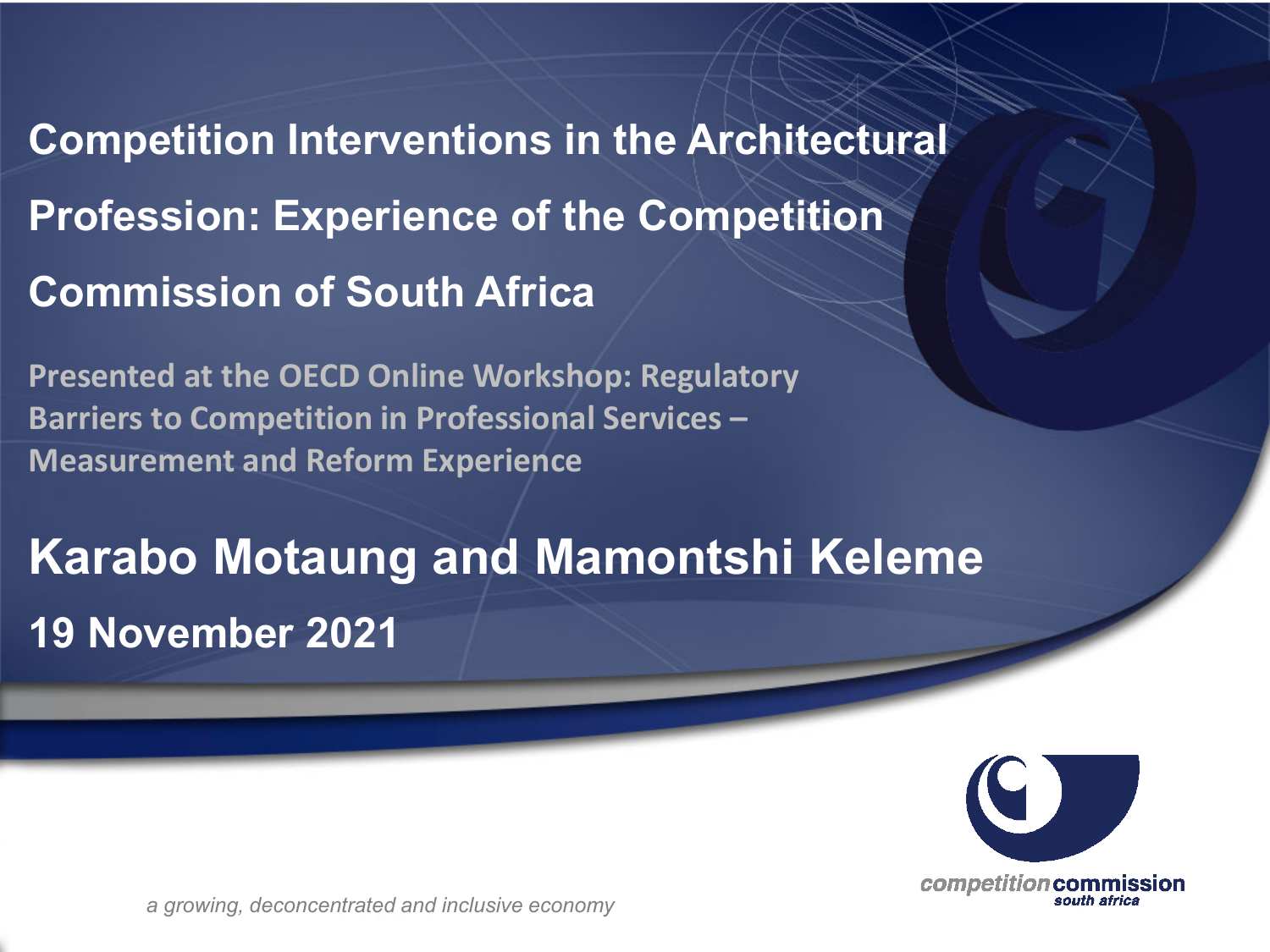#### **Professional Services in South Africa**

• Professional services in South Africa are highly regulated both by the

government and through self-regulation

- Professional services set up councils or associations to enforce regulation
- Statutes that regulate the professional services empower the councils or associations to -
	- $\Box$  determine professional fees, and
	- $\Box$  identify the scope of work for every category of registered persons within the profession.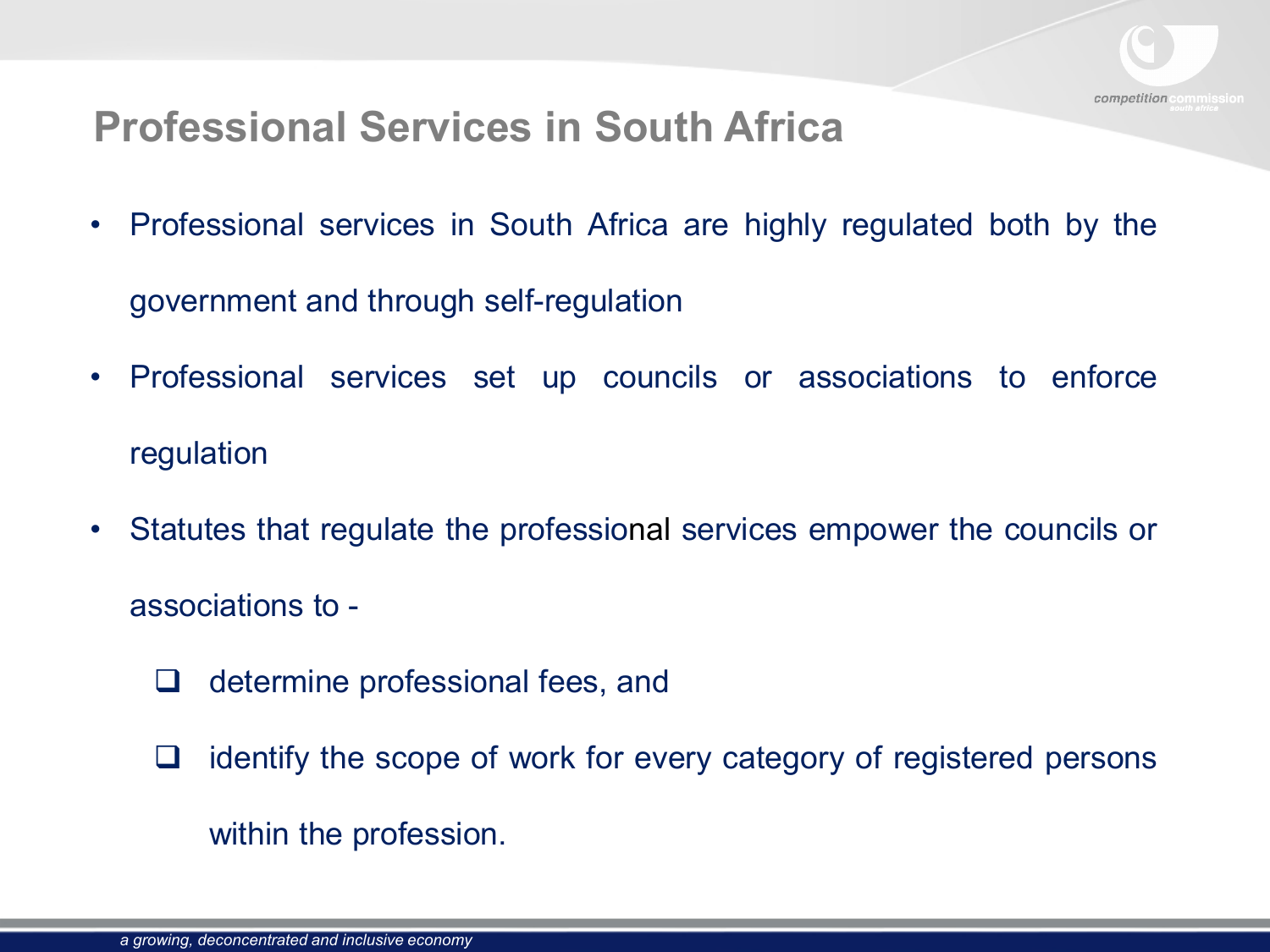

### **Commission's Interventions in Professional Services**

- The Commission's interventions in professional services began as early as 2004
- To date, the Commission has intervened in the following professional services:
	- Attorney's profession;
	- □ Natural Scientists profession;
	- **□ Estate Agents;**
	- $\Box$  Medical profession; and
	- **□ Built Environment Profession**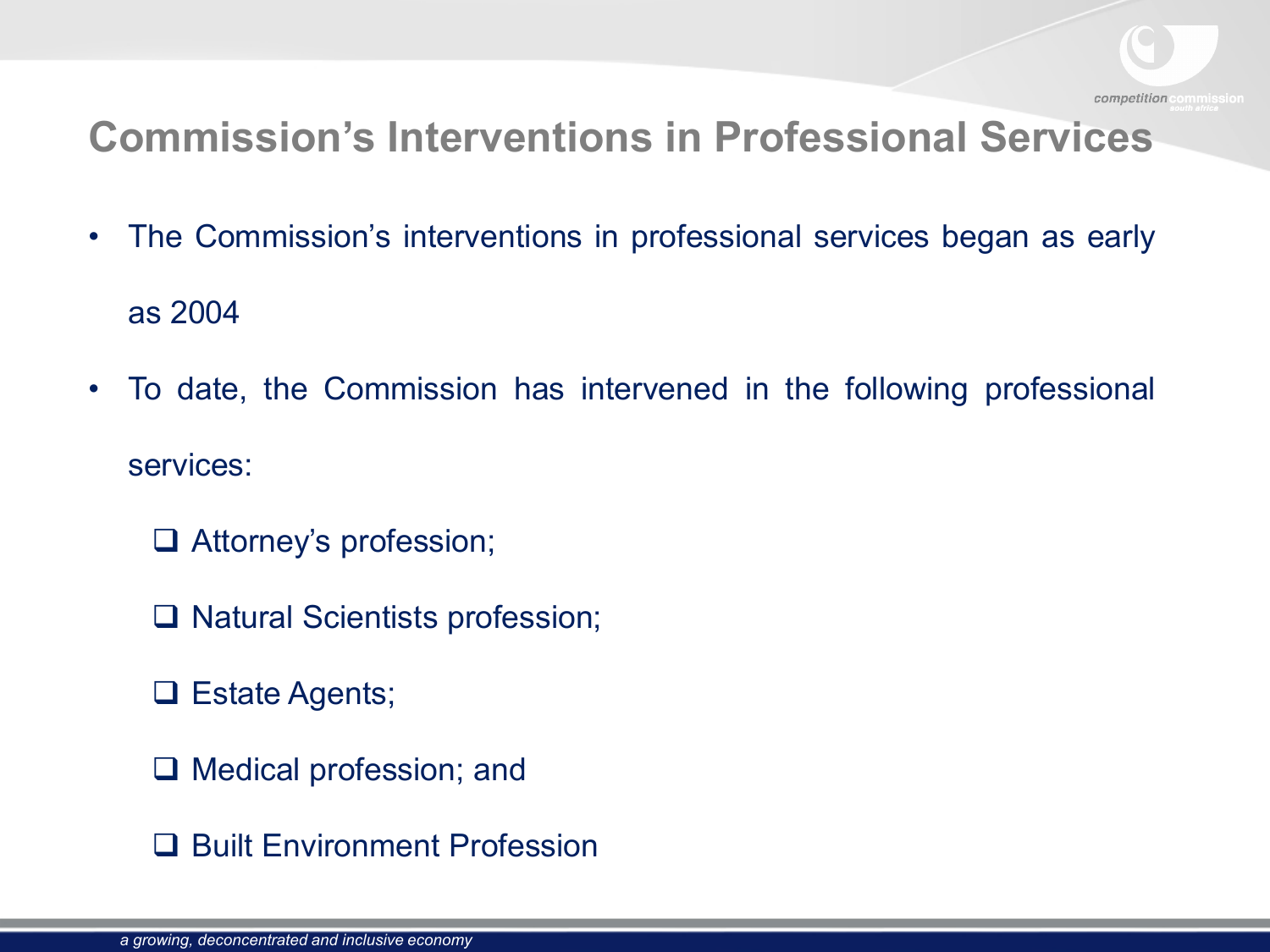# competition

#### **Commission's Intervention in the Architectural Profession**

• Commission has been influential in the development of reforms that are

aimed at -

- $\Box$  limiting barriers to entry in the market,
- $\Box$  promoting competition and
- $\Box$  transforming markets to ensure greater participation of historically
	- disadvantaged individuals and small and medium-sized firms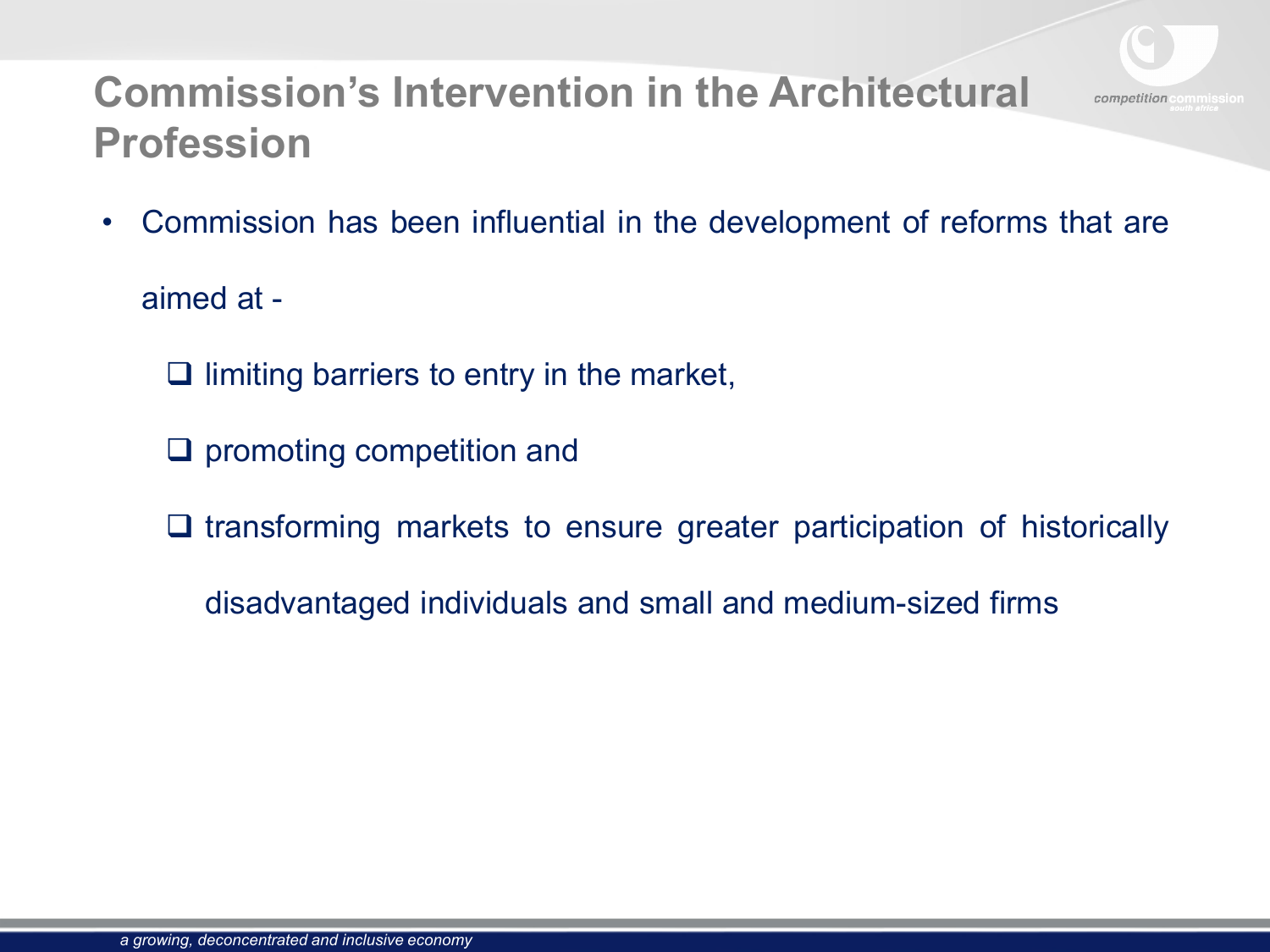#### **Background into Commission's Intervention in the 
<b>Background into Commission's Intervention in the Architectural Profession**

• 2011 the Commission received exemption applications from the CBE on

behalf of the professional councils including the SACAP

• First category related to the IDoW

 $\Box$  which identifies and categorises the types of work that can be undertaken by registered Architectural professionals based on their educational level, relevant experience, skills level, and record in continuing professional development

• Second category related to the publication of professional guidelines fees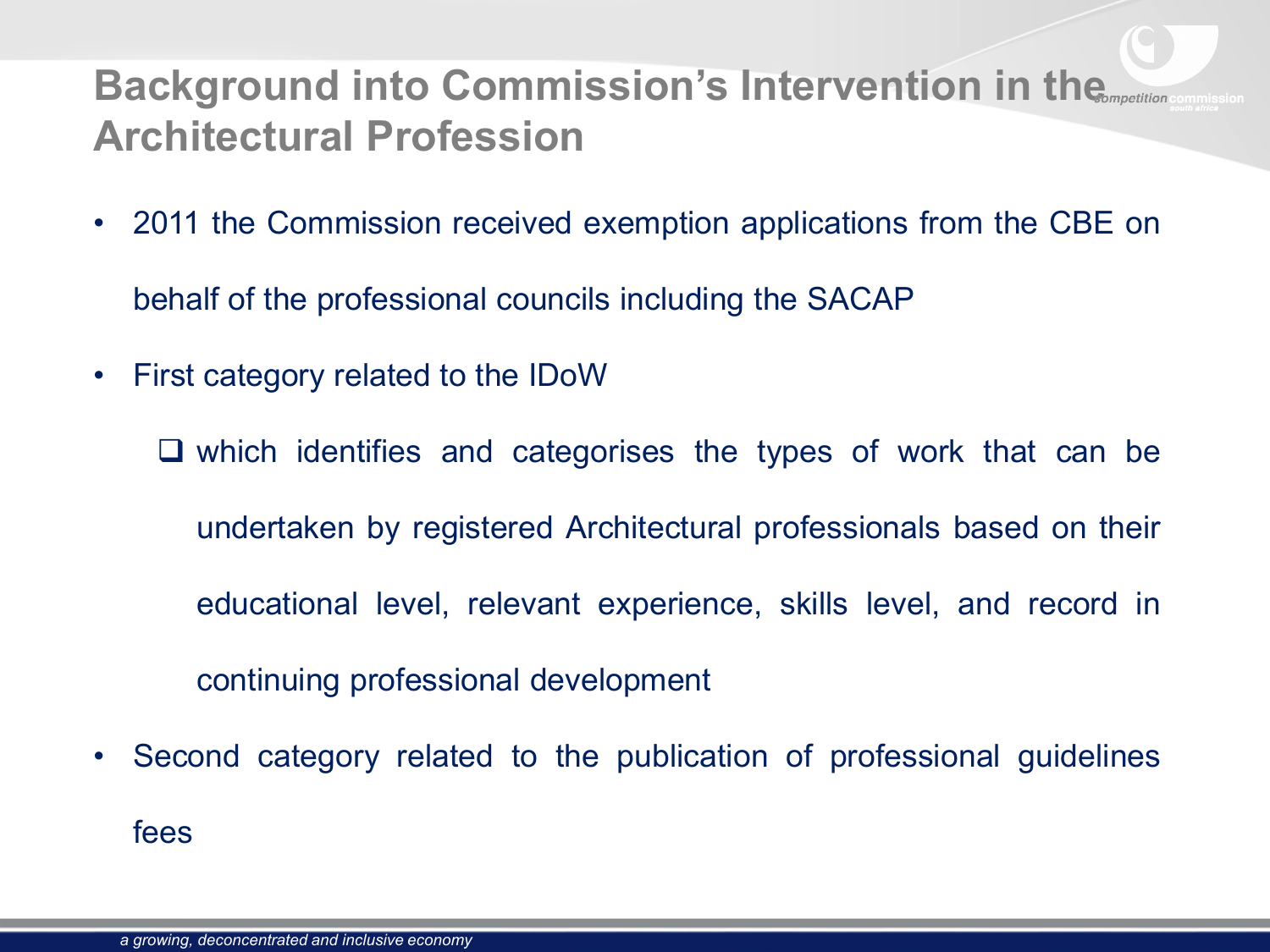#### **Background into Commission's Intervention in the Competity Architectural Profession**

- Commission found that the IDOW policy would
	- $\Box$  eliminate competition between registered and unregistered architectural persons;
	- $\Box$  eliminate competition between registered Architectural professionals and other professionals registered under CBE;
	- $\Box$  eliminate competition between registered Architectural professionals

and professionals outside the built environment; and

- $\Box$  elimination of competition between different Architectural categories
- Commission rejected the exemption application related to the IDoW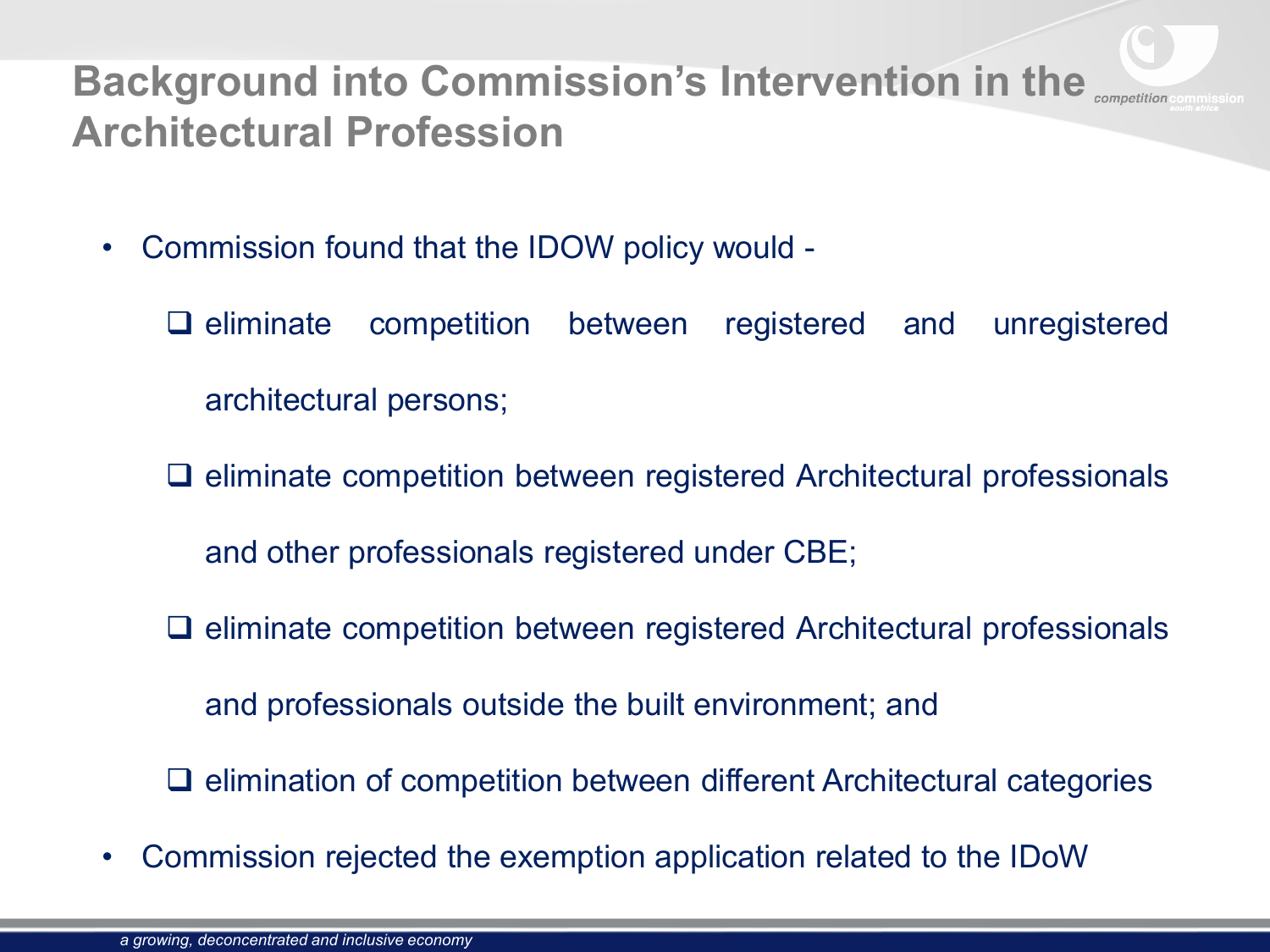#### **Background into Commission's Intervention in the <br>
<sub>***competition***</sub> Architectural Profession (2)**

• Commission found that professional guidelines fees would cause

professional fees to –

- $\Box$  converge towards the recommended fees
- $\Box$  reduce price competition between professionals thereby resulting in

higher prices to the detriment of consumers

- $\Box$  enable competitors to guess the fee that would be charged by its competitors when tendering thereby result in excessive discounting in order to win tenders.
- Commission rejected the exemption application related to the

professional guideline fees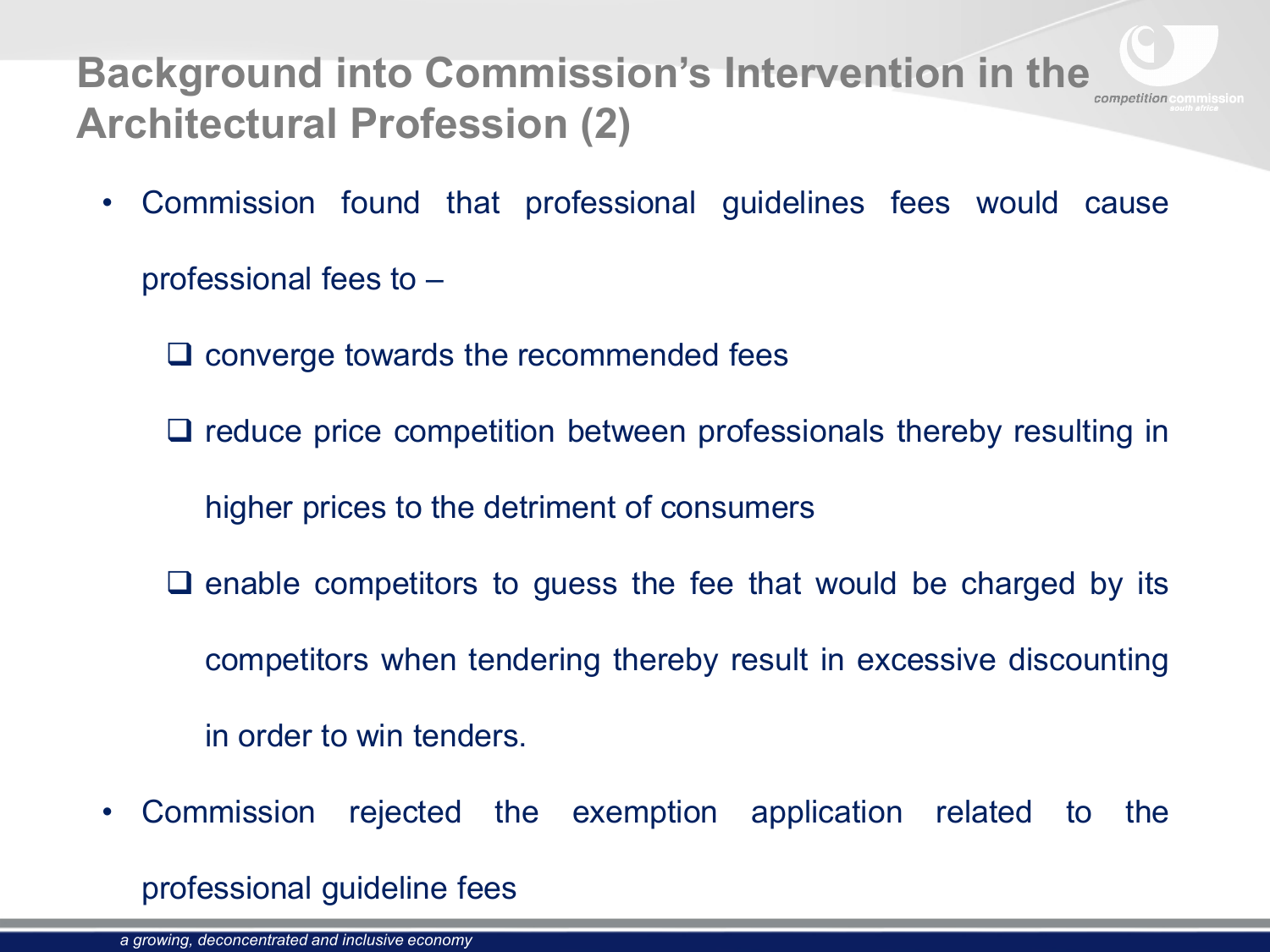#### competition

#### **The Regulatory Dilemma!**

- CBE Act impels CBE to determine the Identification of Work (IDoW)
- Professional Councils including SACAP are required to submit recommendations to the CBE on the scope of work identified for every category of registered persons
- CBE Act obligates CBE consult with the Commission or at the very least, to consider competition laws in exercising its powers
- Neither the CBE nor SACAP have a specific mandate to regulate competition
- Mandate to regulate competition in the South African economy rests solely with the Competition Authorities
- Regulatory Clash: Sector Regulation vs Competition Regulation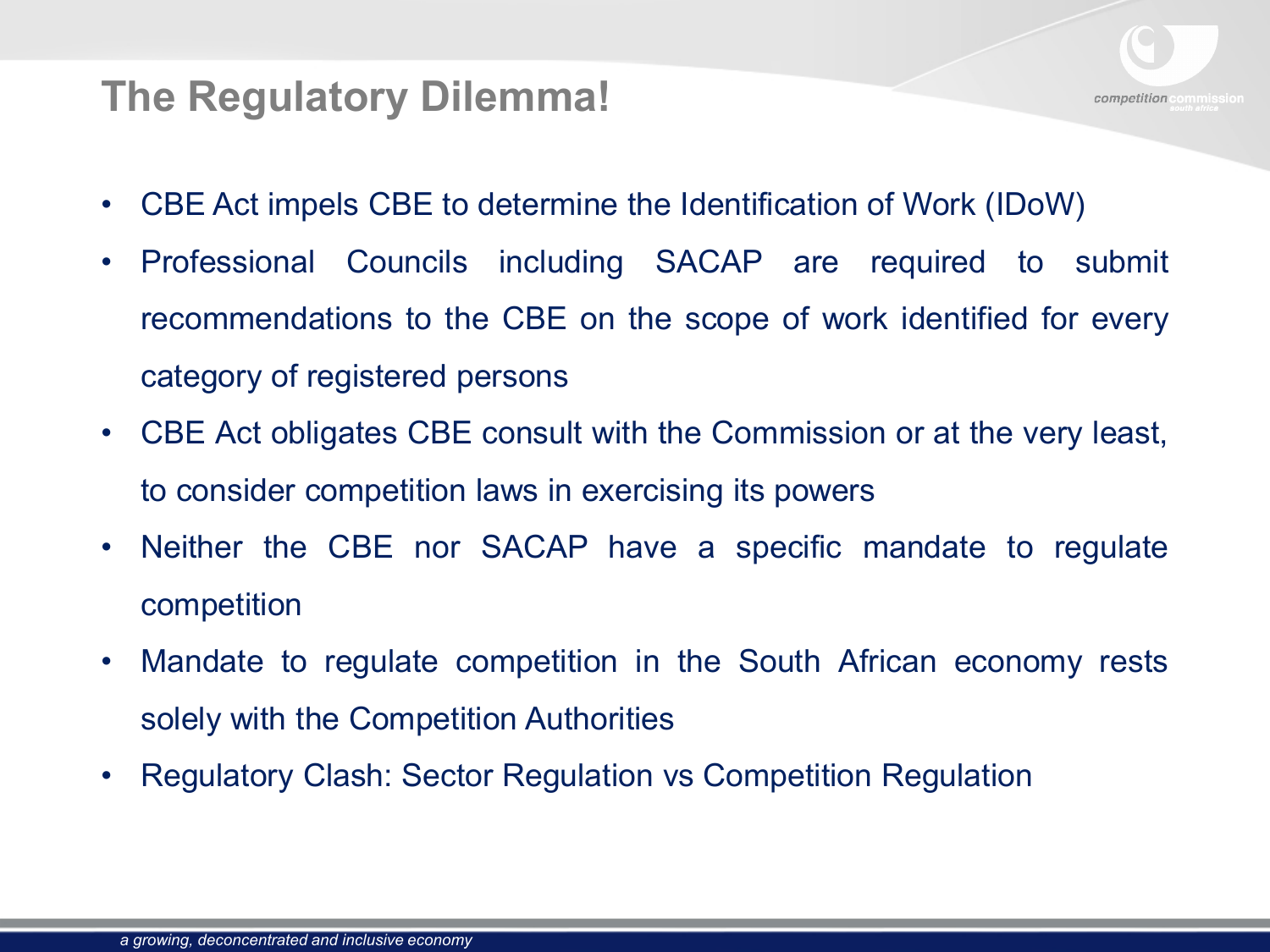

#### **Consequences of the Regulatory Dilemma**

• The Built Environment rejected the Commission's decision

*a growing, deconcentrated and inclusive economy*

- SACAP proceeded to publish the IDOW in 2019, in complete disregard of the Commission's decision
- Following the publication of the IDoW in 2019, the Commission was inundated with complaints against SACAP
	- Alleged that IDoW was exclusionary prevented Professional Architectural Draughtspersons from undertaking complex projects which they were previously able to undertake.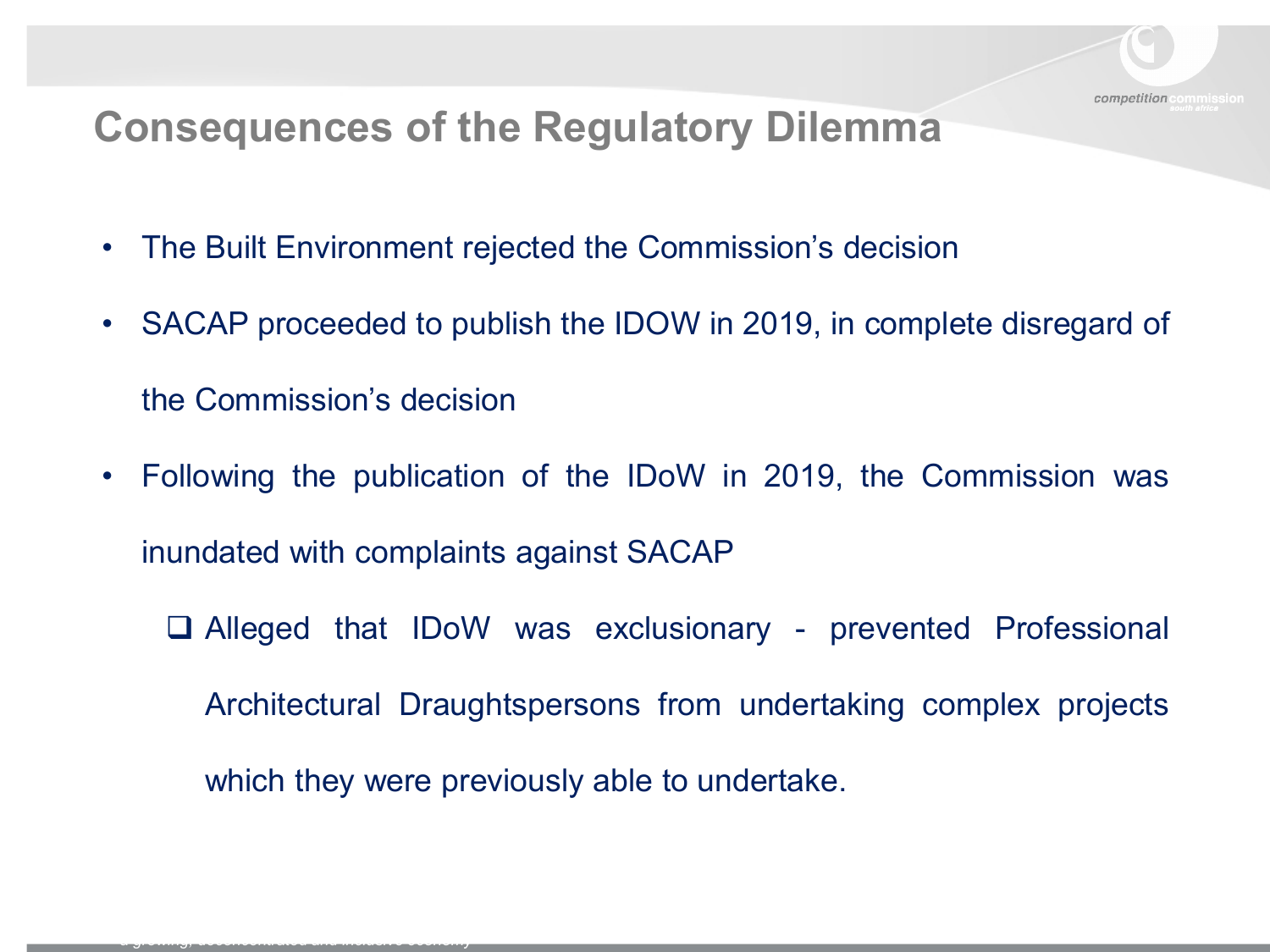

#### **Commission's Enforcement**

• The Commission's investigation revealed the precise issues raised by

the Commission previously

- This presented an opportunity for SACAP to once again engage the **Commission**
- These engagements became important to enable SACAP to
	- $\square$  implement the IDOW in a manner that is inclusive and promotes

adequate competition in the market and

 $\Box$  determine guideline professional fees in a manner that does not contravene the Competition Act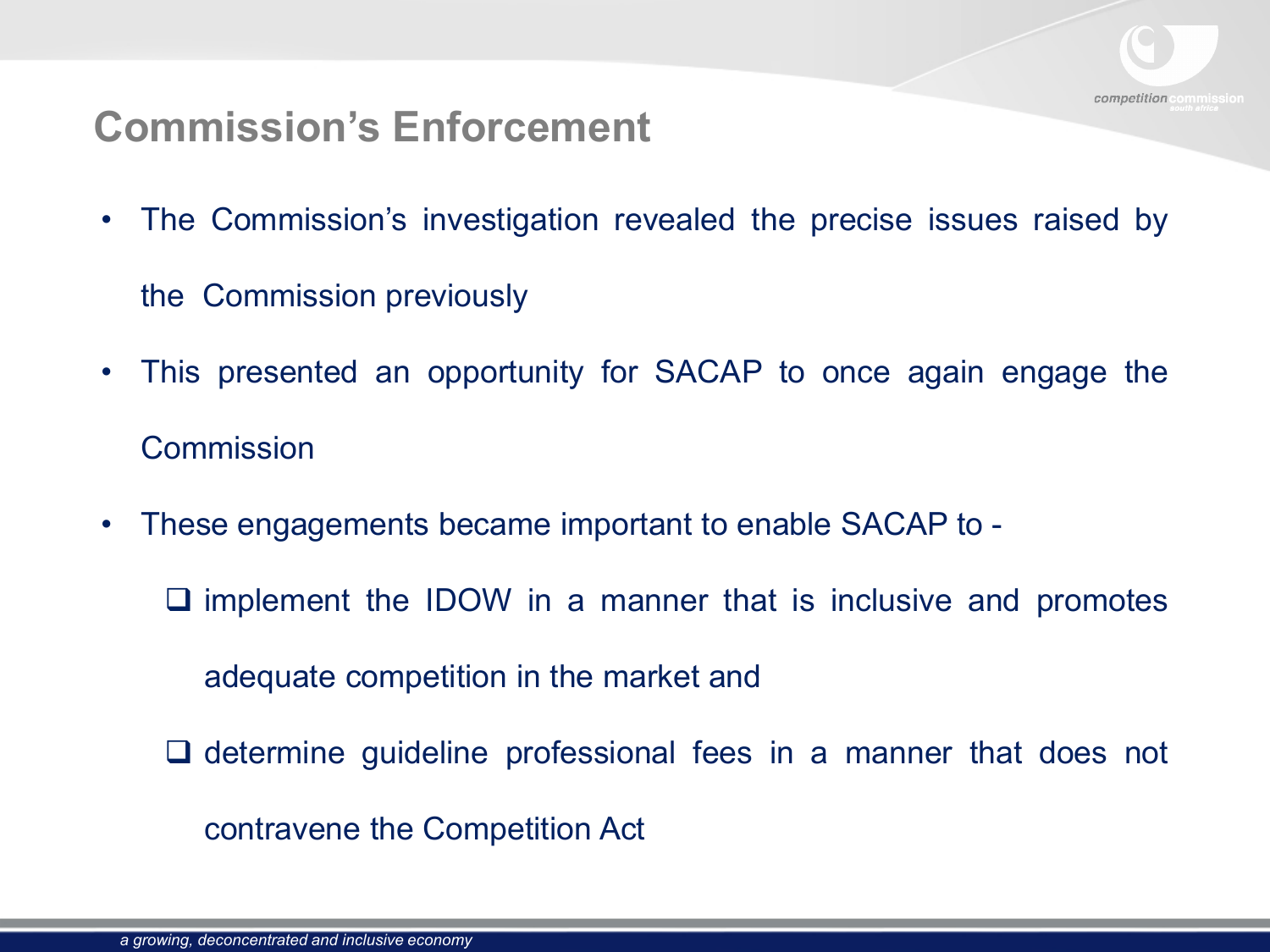#### **Pro-Competitive Reforms by SACAP - IDoW**

- SACAP introduced mechanisms that would enable professionals to
	- $\Box$  continue doing work outside of their category of registration and

competitior

- $\Box$  move up to higher categories.
- These mechanisms include:
	- **□ Recognition of Prior Learning**
	- **□ The Special Consent**
	- $\Box$  The Special Limited Dispensation
	- $\square$  The Transitional Provision
- Mechanisms were subjected to an application process for which application fees were payable
- Commission found that the application fees were too high and posed a significant financial barrier particularly for Small and Medium sized enterprises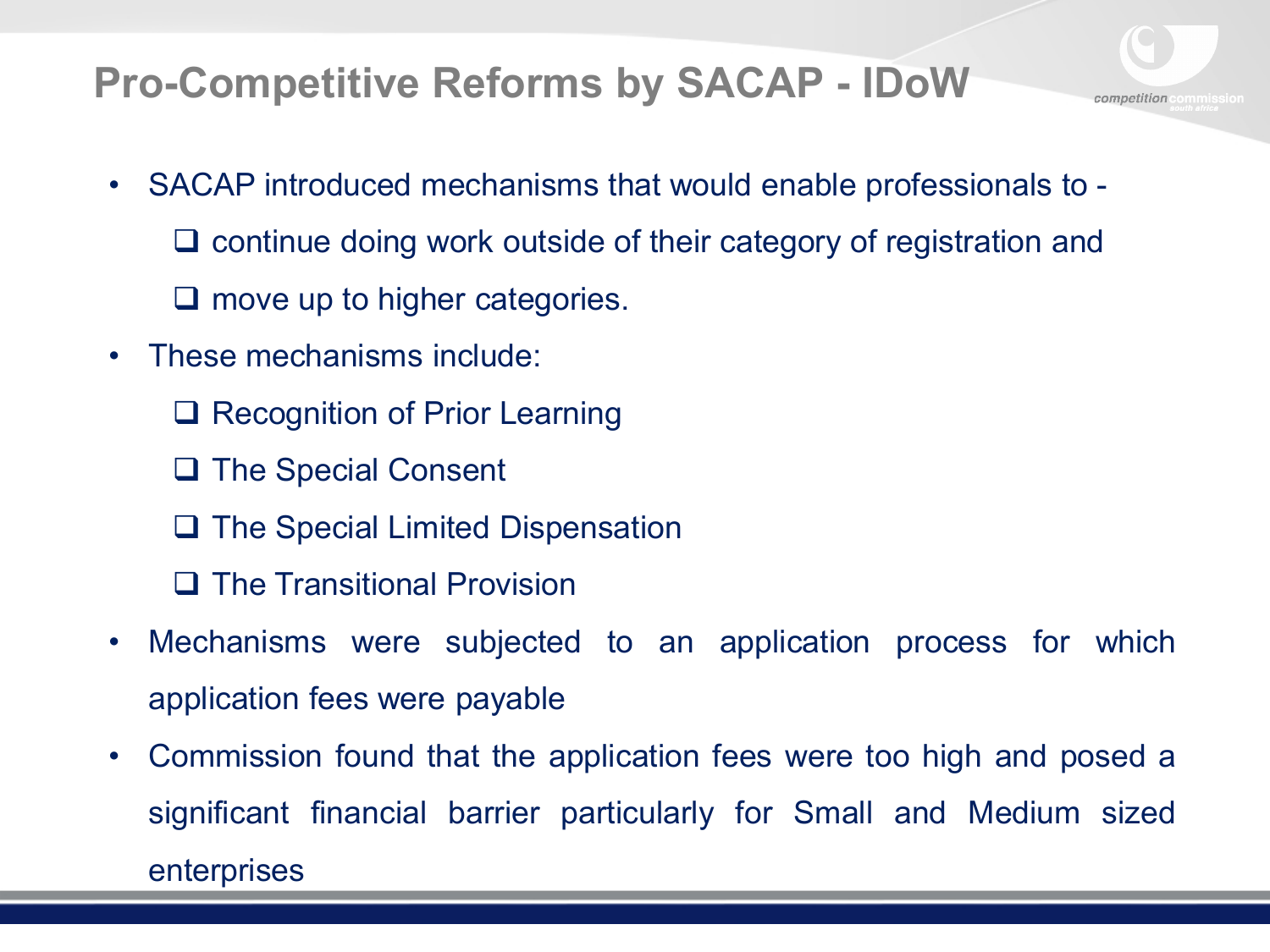

#### **SACAP Fees Structure**

| <b>RECOGNITION OF PRIOR LEARNING (RPL)</b>                         | 2020                   | 2021               |
|--------------------------------------------------------------------|------------------------|--------------------|
| <b>ASSESSMENT</b>                                                  |                        |                    |
| Professional Senior Architectural Technologist                     | R <sub>14</sub> 000.00 | R7 000             |
| (PSAT) to Professional Architect (PrArch)                          |                        |                    |
| Professional Architectural Technologist (PAT) to R12 000.00 R4 000 |                        |                    |
| Professional Senior Architectural Technologist                     |                        |                    |
| (PSAT)                                                             |                        |                    |
| Professional Architectural Draughtsperson (PAD)                    | R9 000.00              | R <sub>2</sub> 500 |
| to Professional Architectural Technologist (PAT)                   |                        |                    |
| <b>Special Consent and Limited Special Dispensation</b>            |                        |                    |
| <b>Application / Assessment</b>                                    | R9 000.00              | <b>R7 000 PSAT</b> |
|                                                                    |                        | <b>R4 000 PAT</b>  |
|                                                                    |                        | <b>R2 500 PAD</b>  |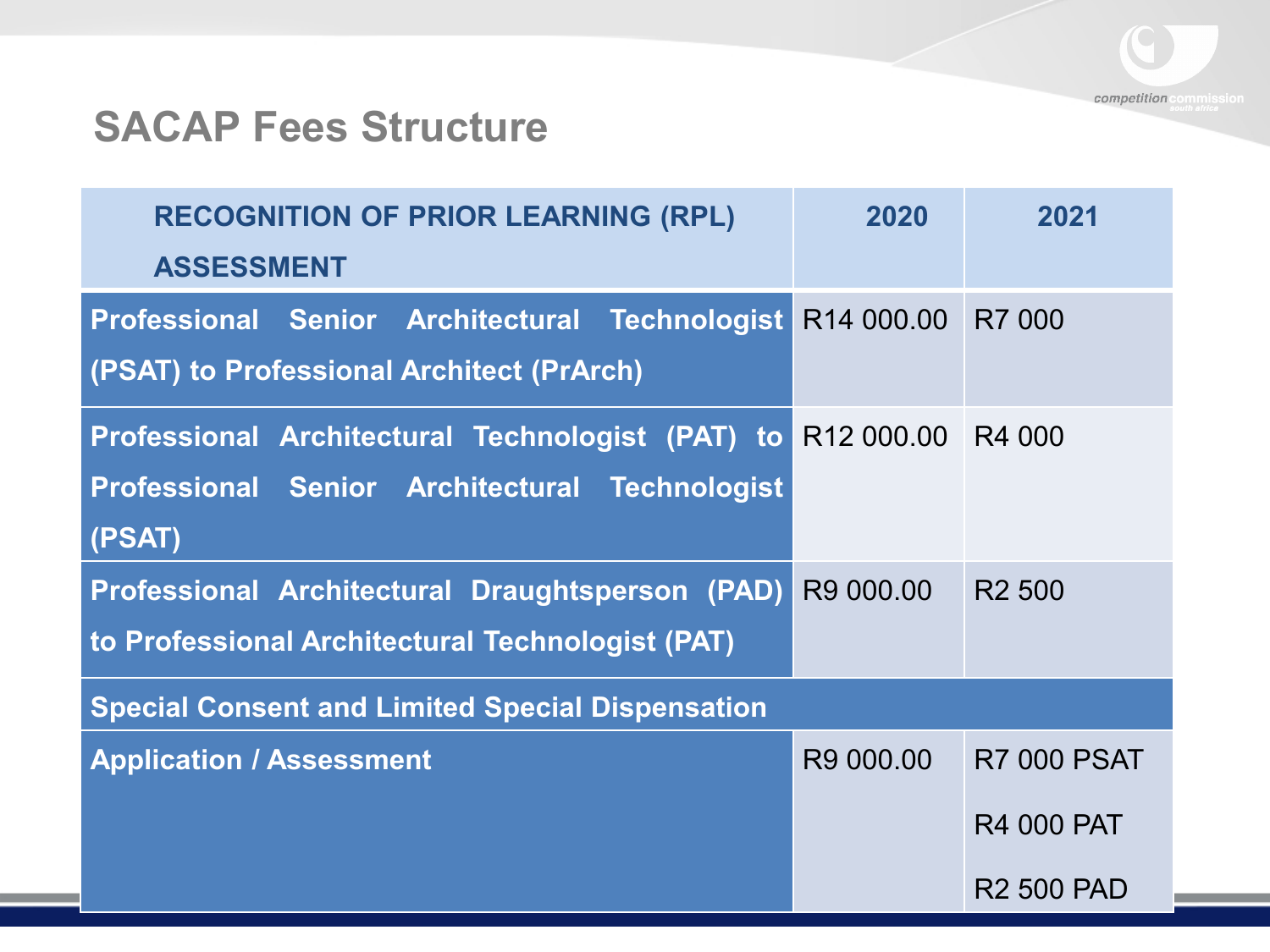#### **Advocating for Greater Reforms**

- The IDOW policy only allows registered professionals to undertake<sup>tion</sup> architectural work - excludes unregistered persons
- Barriers both systematic and financial pertaining to the registration that make it difficult for people to register including annual fees and other *ad hoc* costs
- Exclusion of students with varying qualifications that emerge from the various types of institutions of higher learning in South Africa but have similar competencies
- The composition of Panel of Assessors which comprises largely of practicing professionals that may have incentives to restrict competition

in order to protect their own commercial interest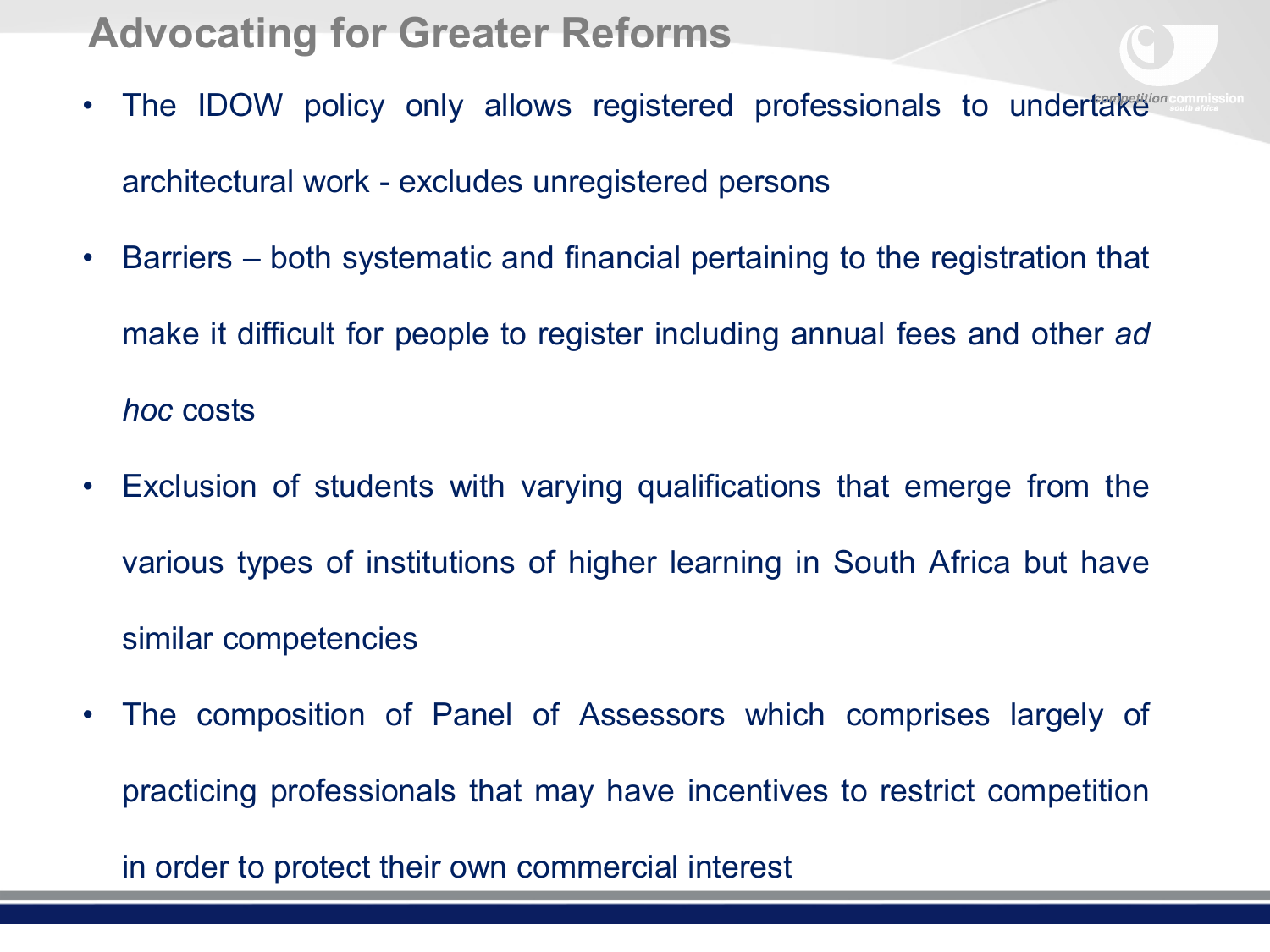**Advocating for Greater Reforms (2)**

- To address these issues, the Commission has proposed additional reforms which include:
	- $\Box$  the inclusion of unregistered persons in the sector through advocacy initiatives aimed at policy and legislative amendments
	- $\Box$  the incorporation of other qualifications which may not be currently recognised by SACAP but which provide professionals the same educational competence and
	- $\Box$  the diversification of the Panel of Assessors to include more academics, retired professionals, and independent persons who are not affiliated to any Council, for purposes of maintaining the independence of the Panel of

Assessors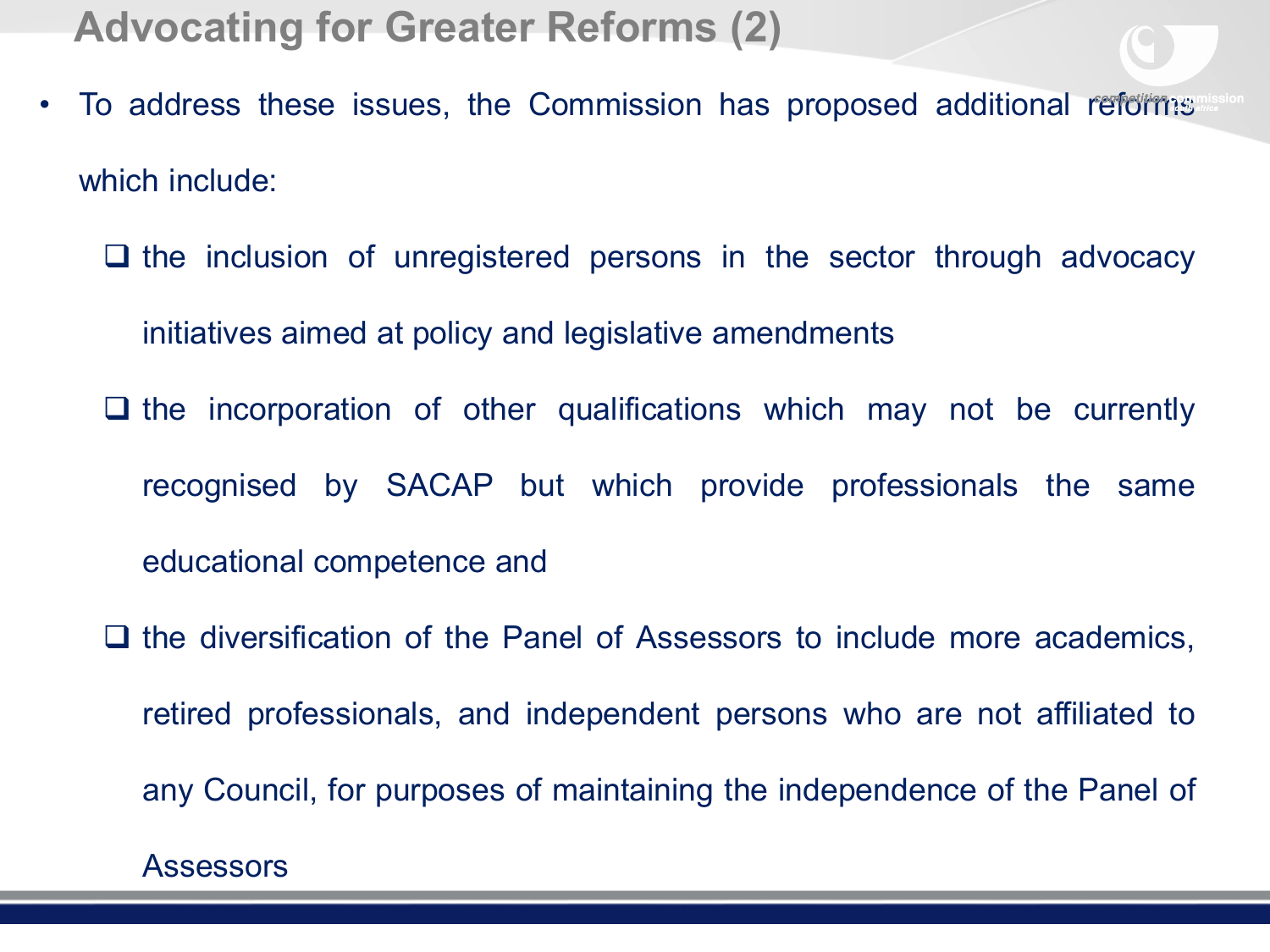#### **CO-OPERATING FOR EFFECTIVE REGULATION**

- The growing number of competition issues in the Architectural profession have called for greater co-operation between the Commission and SACAP in order to strengthen competition regulation in the sector
- To improve regulation of the Architectural profession, the Commission and SACAP have concluded a Memorandum of Understanding (MOU).
- The MOU is aimed at enabling the Commission and SACAP to
	- $\Box$  collaborate on efforts to promote competition in the Architectural profession and
	- $\Box$  collectively work towards addressing the outstanding issues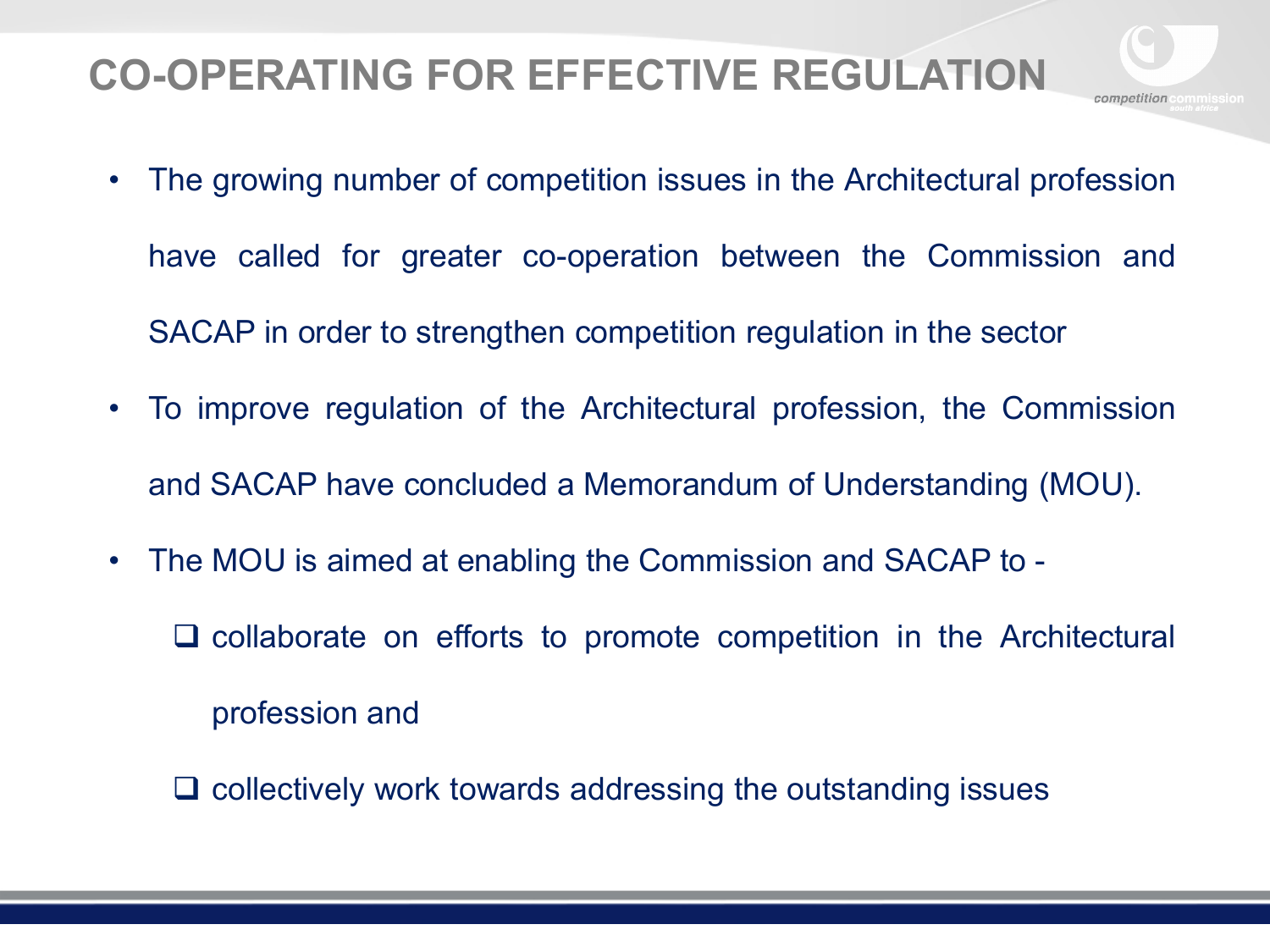#### **CONCLUSION**

• The experience in South Africa has shown that competition advocacy has had a great influence on regulatory reforms in the Architectural profession

competition

- Collaboration between the Commission and SACAP has to date been very instrumental in strengthening regulation in the market
- Similar interventions will be helpful in ensuring alignment between competition regulation and regulations governing other professional services